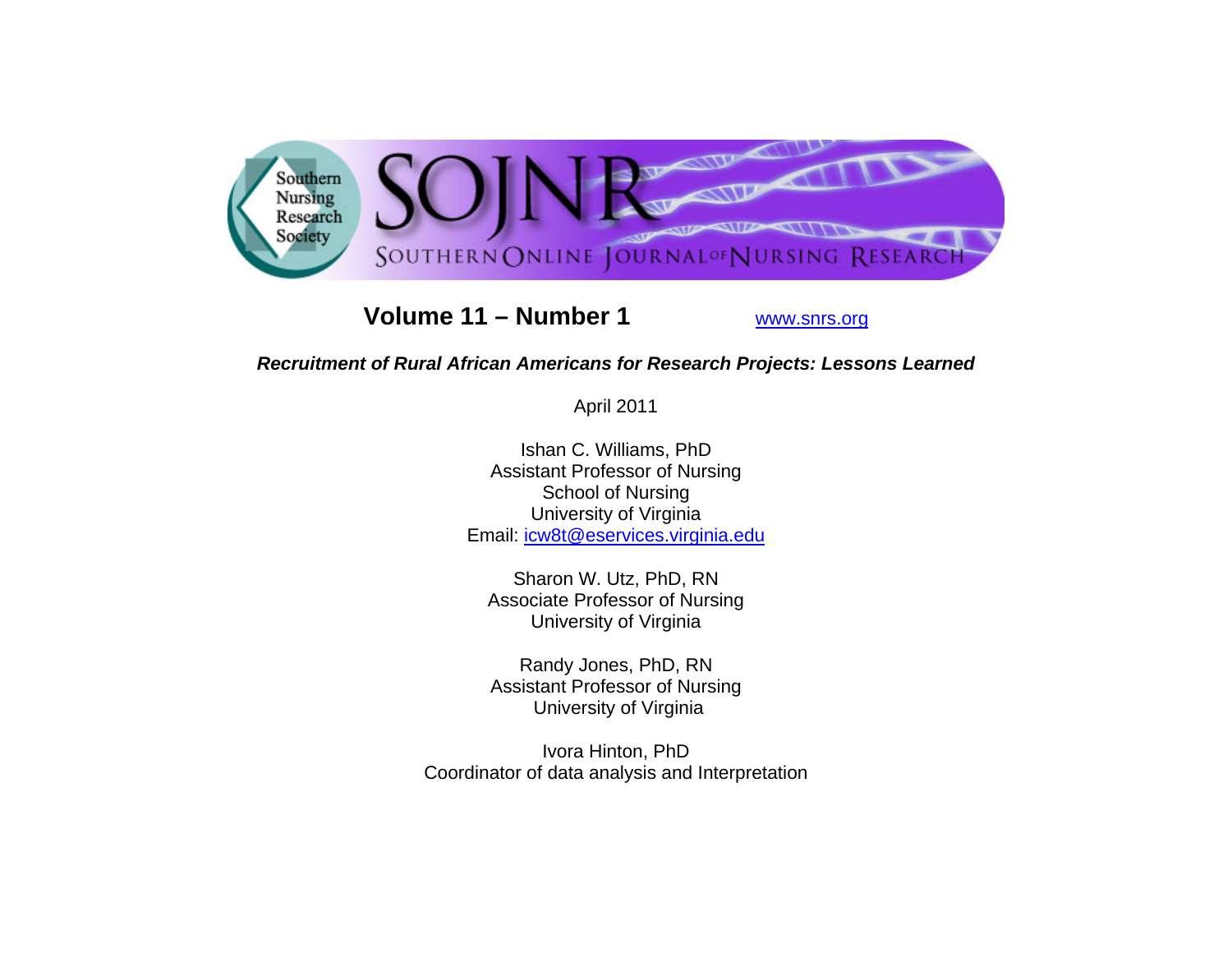School of Nursing University of Virginia

Richard Steeves, PhD, RN, FAAN Madeline Higgenbothan Sly Professor of Nursing University of Virginia

> Gina Alexander, PhD, RN, MPH Former Doctoral Student School of Nursing University of Virginia

#### **Acknowledgement\***

Supported in part by NIH P20 NR009009, National Institute of Nursing Research and the University of Virginia, School of Nursing. The authors wish to thank the following for assistance with this project: Elizabeth Merwin, PhD, RN, FAAN, Director of the Rural Health Care Research Center, University of Virginia School of Nursing provided guidance and comments on the project; Michael Cary, RN, BSN Graduate student; University of Virginia School of Nursing assisted with recruitment; Cynthia Moore, MS, RD, CDE, University of Virginia, Charlottesville, VA was the Diabetes Educator, and Jean Blankenship, MSN, RN, CDE, Diabetes Educator at Martha Jefferson Hospital, Charlottesville, VA, both assisted with the educational sessions and recruitment. None of these individuals received compensation for their contribution beyond their salaries.

\*Permission was obtained from individuals listed in the Acknowledgement.

#### **Abstract**

Recruiting rural African Americans for research presents special problems because of cultural differences, the view of researchers as cultural "outsiders", and transportation problems. This paper reports successful strategies in recruiting rural African American adults with type 2 diabetes for research studies. The researchers tested recruitment strategies commonly used in research, such as flyers, advertisements in local newspapers and radio stations. The researchers also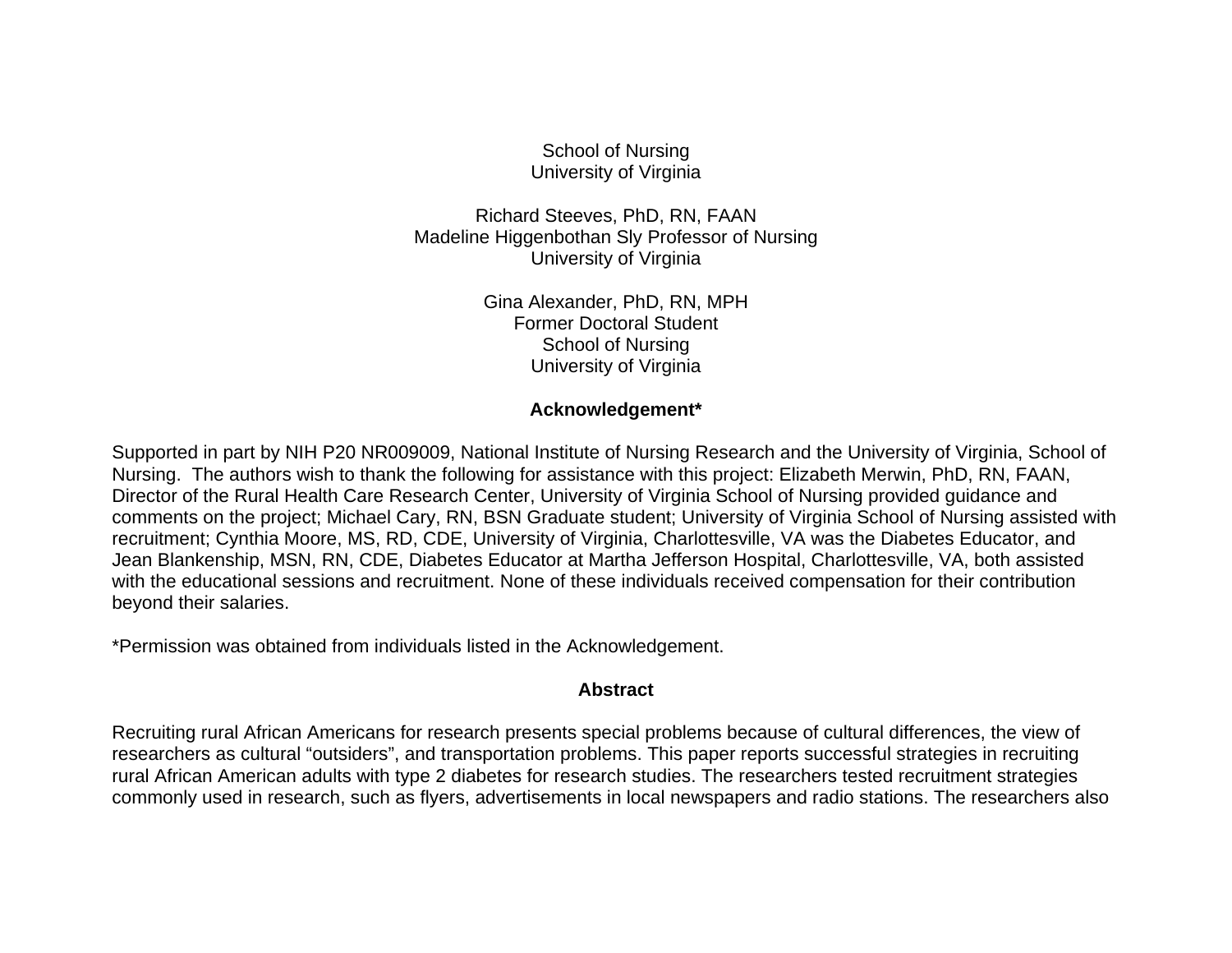encouraged referrals from medical professionals. When recruitment goals were not met, the researchers modified strategies. Twenty-two rural African American participants were recruited and randomly assigned to culturally-tailored Group or Individual Diabetes Self Management Education (DSME). The latter included storytelling and an interactive learning approach. The key recruitment strategies involved spending time in the community, visits to churches, and flyers to key leaders in the Black community. Enrolling rural African Americans required cultural competence, careful planning, and time in the community. Recruiting for clinical research is challenging and more difficult when targeting minority members in rural settings. Research in diabetes care is needed with rural African Americans because of high rates of diabetes, and limited health care access for this population. Effective recruitment and retention strategies are needed to test interventions to reduce health disparities.

**Keywords:** recruitment, rural, African Americans, barriers

### *Recruitment of Rural African Americans for Research Projects: Lessons Learned*

### **Introduction**

Type 2 diabetes mellitus (T2DM) is a serious health problem that disproportionately affects African Americans who have a nation-wide prevalence of 14.7% compared to 8.4% among adults overall.**<sup>1</sup>** Most often studies with African Americans are conducted in urban areas where the largest populations reside. Although studies among rural residents are increasing, the majority have involved only female participants.**2-4** It has been estimated that nearly one in four African American women over the age of 55 has diabetes -- twice the proportion of White women.**1** Among all African Americans over the age of 20, 11.8% of women and 8.4% of men have diabetes.**<sup>5</sup>** Further, research has shown that African Americans, especially older African Americans who often have low health literacy, have worse glycemic control than members of other groups.**6-8** Therefore, recruiting African Americans into research is essential to increase representation in research trials to understand why diabetes differentially affects one group over another.

Recruitment and retention of African Americans in research is challenging,**9-11** especially in rural areas.**12-15** African Americans are more likely than White Americans to mistrust researchers, perceive a lack of relevance to the research, and lack transportation to the research site.**12,14** Specifically, challenges that have been noted in research with rural African Americans also include lack of health care providers to refer community participants into research and a lack of infrastructure for research in rural communities—particularly in African America communities alike.**<sup>14</sup>**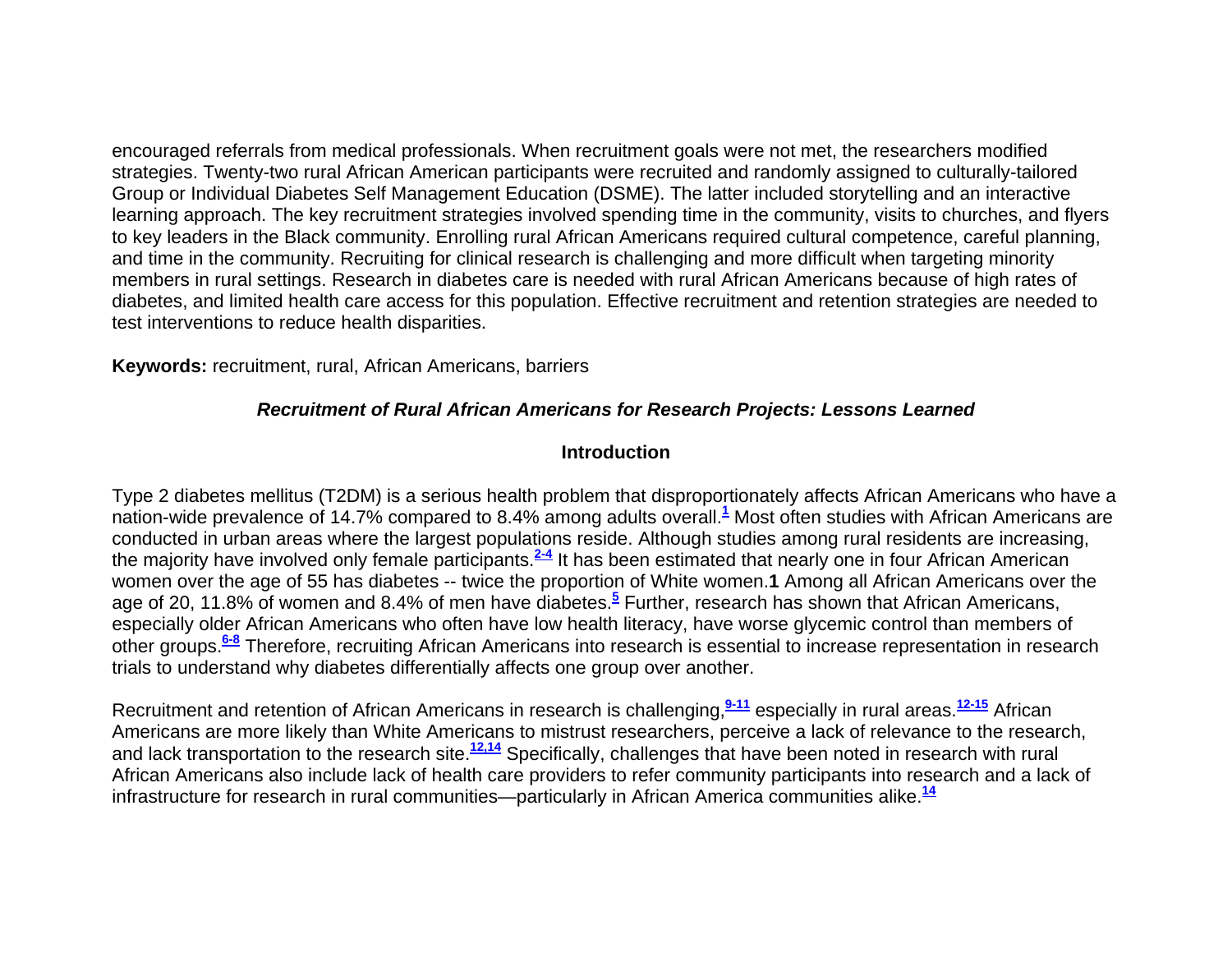As a result of these challenges, developing a relationship of trust with research participants and the overall community is critical for a study to succeed.**16,17** Additionally, recruiting participants from a rural area has unique challenges that may be exacerbated when trying to recruit rural African Americans, given their underrepresentation in research studies.**<sup>14</sup>** Rural culture is also unique in that often there is a lack of a formal infrastructure to conduct research. Research reports from studies conducted in rural areas often have a lack of detailed information about the recruitment of rural samples, which makes it difficult for other researchers when designing their studies.**<sup>18</sup>** Bushy**<sup>17</sup>** noted that gaining entry into a community and inviting members of another culture or a subgroup of a rural community to participate is both time-consuming and critical to successful recruitment. In rural areas, access, driving conditions, lack of resources, and the cultural outsider status of researchers make it especially difficult to recruit people into studies.**<sup>15</sup>** Moreover, rural people have not been adequately represented in research studies to provide valid estimates of health outcomes, thus adding to the health disparity gap. Given these conditions, emphasis must be made on both recruiting and retaining rural residents--specifically rural African Americans--in all phases of the research process. The study reported here is a diabetes intervention study for African American men and women in rural Virginia. This paper describes the recruitment strategies and methods used in the study to successfully recruit and retain rural African Americans with type 2 diabetes.

#### **Methods**

The study was conducted in 2006 at community center in a rural county in central Virginia. The purpose of the study was to test a culturally-tailored tailored intervention for teaching diabetes self-management education (DSME), and to compare individual and group approaches. The selected setting fit the definition of rural using the Rural Area Commuting Area (RUCA) codes developed by the United States Office of Management and Budget. The Institutional Review Board at the affiliated university approved the study. In order to enroll in the study, participants had to self-identify as African American, be age 18 years old or older, be diagnosed with type 2 diabetes, be a resident of the rural county, and be able to give informed consent. All participants signed an informed consent form and agreed to be randomized to a series of diabetes self-management training sessions either with a small Group intervention or an Individual meeting with a diabetes educator to improve self-management of diabetes. Where applicable, all materials used in the intervention were designed for persons with low literacy (e.g., 6-8th grade level), with the exception of materials from the American Diabetes Association.

*Demographics of the Sample*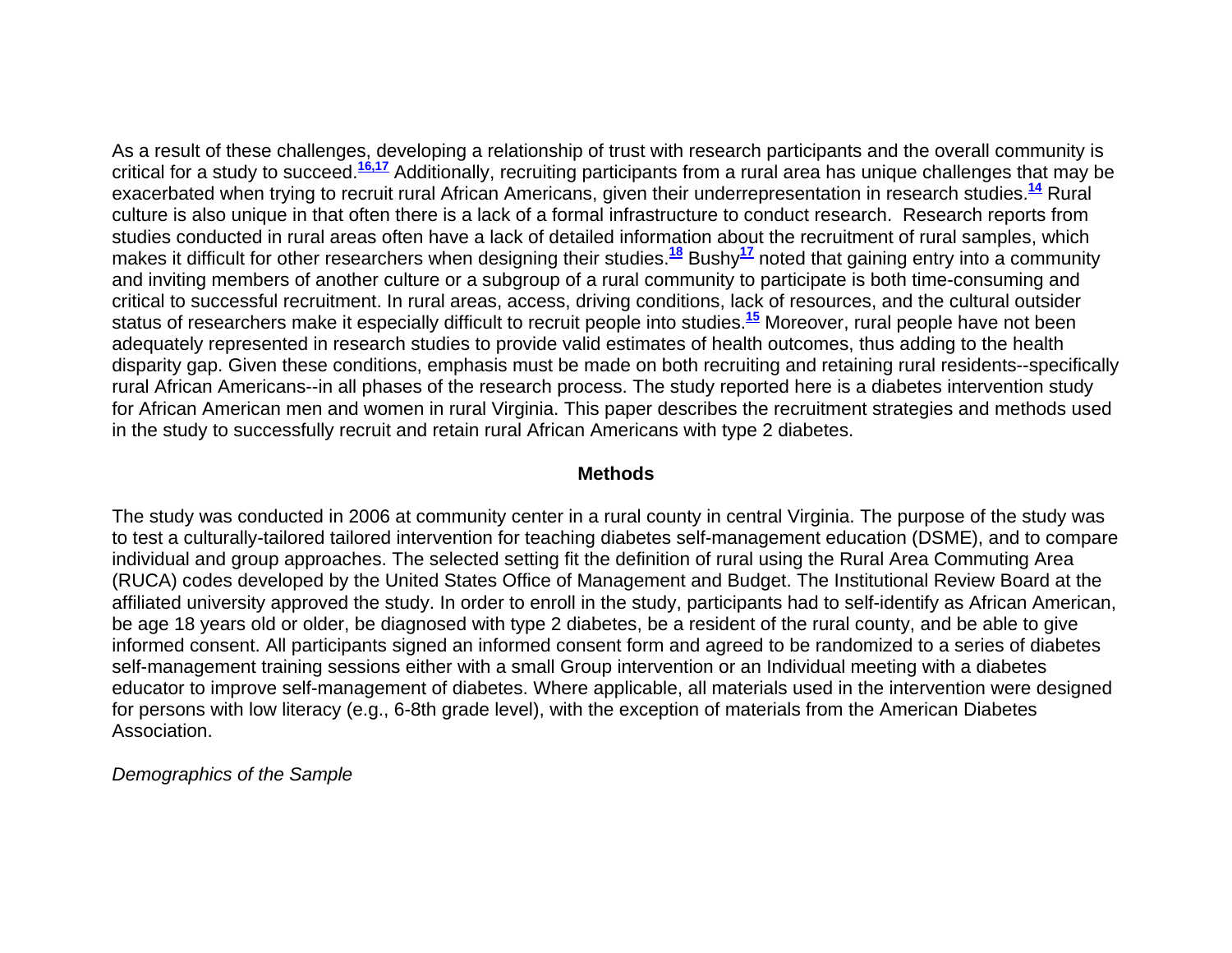A convenience sample of 22 volunteers (16 women, 6 men) was screened at a local community center then randomly assigned (using a table of random numbers) to the culturally-tailored Group or Individual Diabetes Self-Management Education (DSME). Because more men were randomly assigned to one group, a second random drawing was done to assure a similar proportion of men in both of the groups**.** 

Table 1 presents a summary of key demographic characteristics of the analytic sample. Participants were on average 60 years of age and mostly female (76%). Only about one-third of participants completed high school. Medicare and Medicaid were the most commonly reported health insurance. Participants generally had been diagnosed with diabetes for 9 years, and 90% also reported having high blood pressure (hypertension). For additional details about the intervention and findings, the reader is referred to another report of the results.**<sup>15</sup>**

### *The Intervention*

The culturally tailored intervention was based on focus group research collected with rural African Americans in the same region. Based on the focus group findings, the research team developed a culturally tailored intervention specifically for rural African Americans. The general intervention approach used was Afro-centric, emphasizing positive approaches and community involvement and using diabetes education materials developed specifically for African Americans. The framework for setting goals and problem-solving one's diabetes management was based on the 7 areas of selfmanagement behaviors identified by American Association of Diabetes Educators<sup>1</sup> which are: healthy eating, being active, monitoring (blood glucose), taking medication, problem solving, reducing risks, and healthy coping. All participants in the study were taught by experienced certified diabetes educators either individually or in small groups. All participants set an individual goal with the diabetes educator, based on his/her priority for diabetes self-management. The progress participants made toward their goal was reviewed at each session, either within the Group or by participant's Individual discussion with educators. Participants in both the Group and Individual DSME received the same materials, incentive gifts and payments.

*Individual intervention.* Participants assigned to individual DSME met with the diabetes educator on three occasions over the 8-week period at the same time as the group sessions; however they met in a separate room. Individual sessions were on average 10-15 minutes and focused on reviewing the goal originally set, obstacles and progress on meeting the goal, and help facilitating problem-solving or goal revision. The diabetic educator provided information and/or resources as needed to participants throughout the study.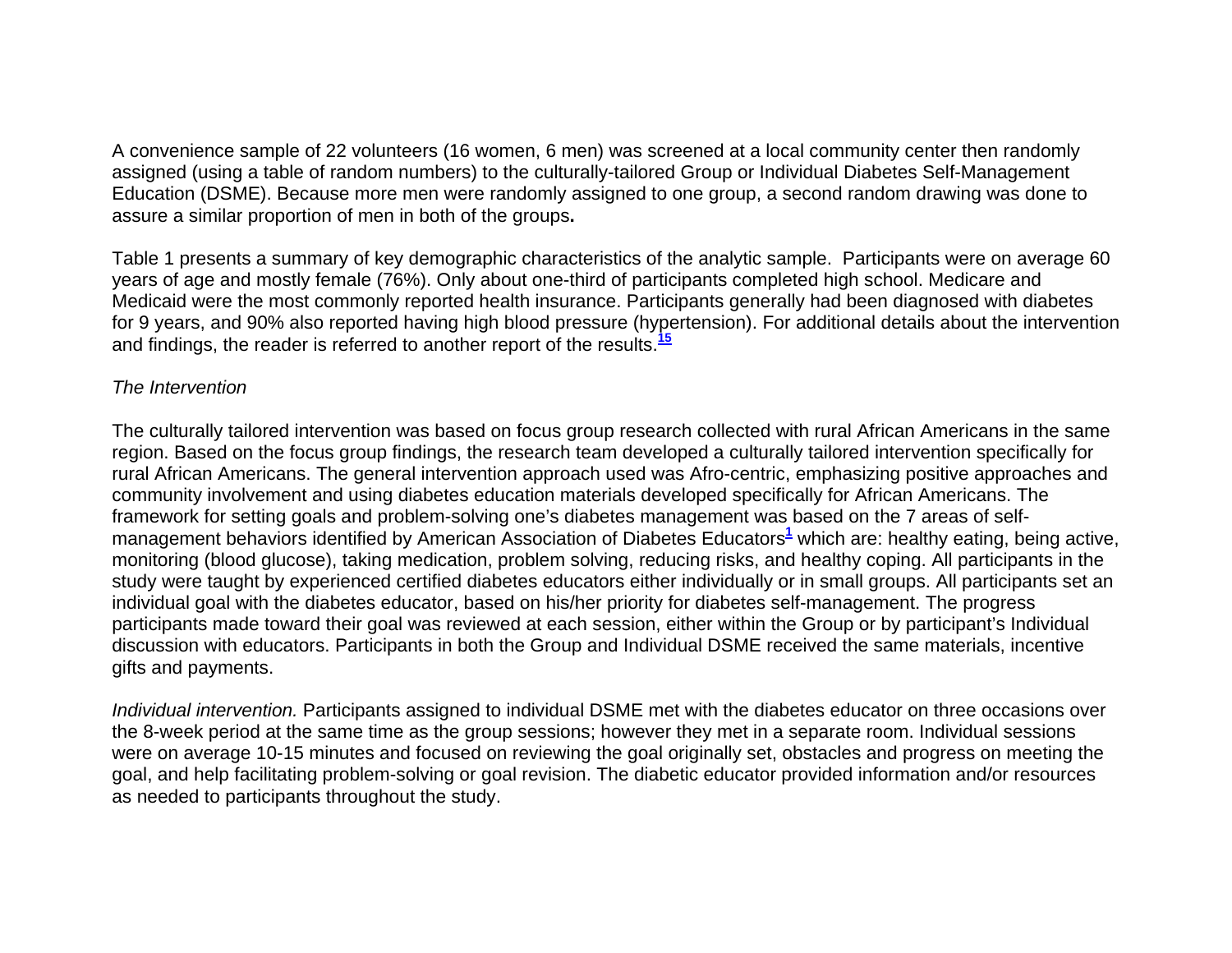*Group intervention.* Group sessions for the culturally tailored DSME intervention were held weekly for two hours each over an 8-week period. The Group intervention incorporated additional cultural elements suggested in previous research with a similar rural African American community**<sup>16</sup>** including: (a) the tradition of storytelling and use of figurative language; (b) a desire for learning through activities (e.g., cooking, label reading); (c) a desire to hear from people with diabetes who are like them (e.g., African American, living in a rural region); (d) pervasive concerns about costs of care; (e) preference for sharing experiences in a supportive group (e.g., learning together "like we do at Wednesday night bible study"); and (f) discussions about the use of complementary and alternative therapies such as teas/herbs/supplements. The culturally tailored Group intervention thus reflected the values, beliefs, food preferences, language, and health care practices of rural African American men and women. Specifically, during the cooking demonstrations, meals of typical ethnic food preferences were prepared by an African American dietician familiar with regional preferences. Participation of family members or friends was encouraged to capitalize on the value of family and supportive friends,**14,21** African American role models were invited to attend sessions and share success stories, and the intervention included information about the use of complementary and alternative therapies. The use of an African American storyteller also facilitated cultural translation of the educational materials and culturally competent learning methods.**<sup>4</sup>**

### *Data Analysis*

Although this article does not report on the findings of the diabetes study, it is important to note that there were several outcomes measured in the parent study, found in detail in another report.**<sup>19</sup>** Participants completed the outcome measures at baseline and immediately post intervention (10 weeks after baseline). Data were analyzed by pre/post measure comparisons of mean scores from the Group versus Individual DSME intervention participants. It was hypothesized that participants in the Group intervention would achieve statistically significant improvements on all outcome measures compared to the participants receiving Individual education.

#### **Results**

#### *Recruitment and Retention Strategies*

Our primary goal was to recruit sufficient participants to test the feasibility of the intervention and provide beginning data about its effectiveness. Previous successful recruitment for focus group research in similar rural communities led us to expect sufficient participants for the study. Based on the focus group results and experience of the research team, the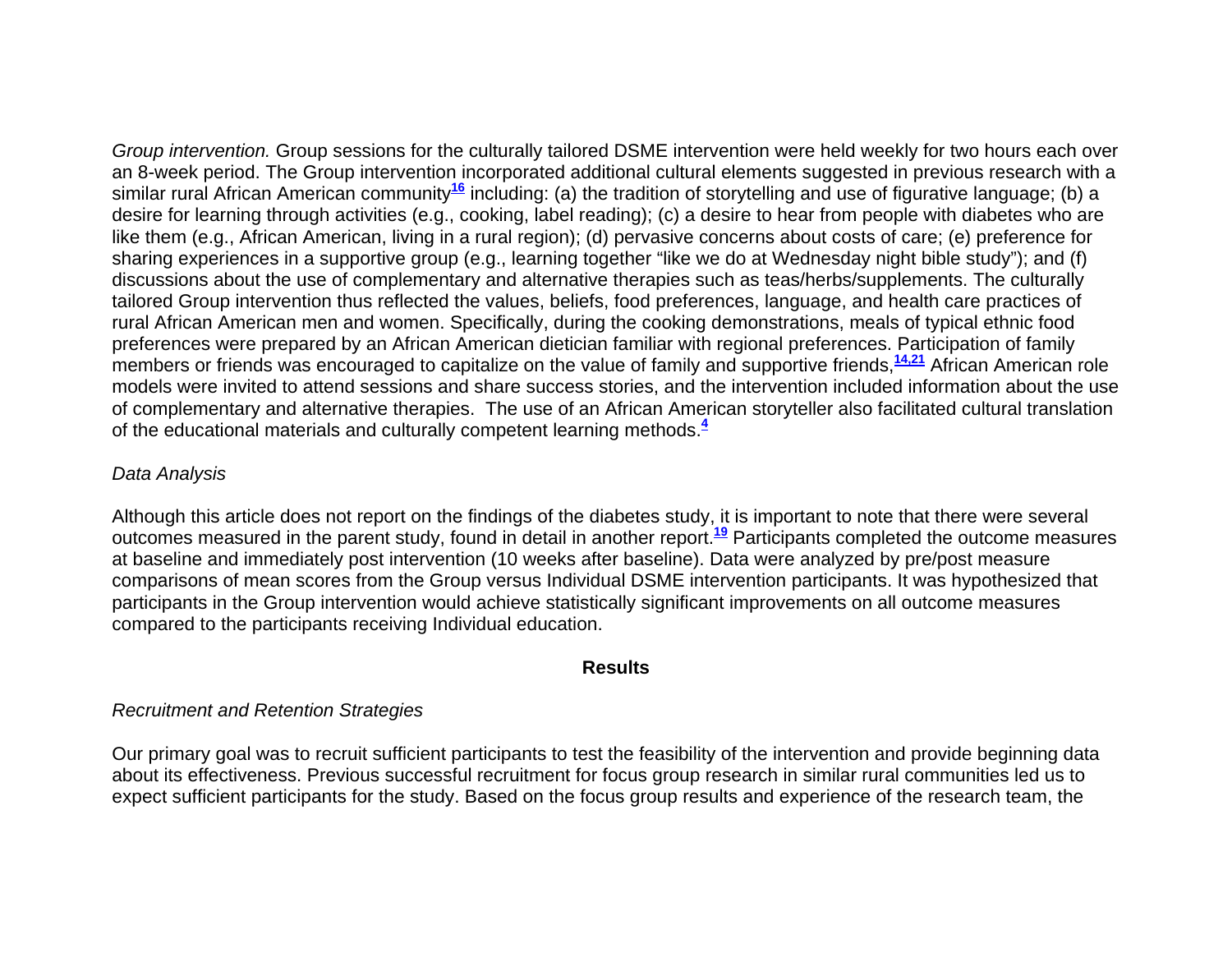recruitment strategies put into place were: advertisement flyers put into barber shops, salons, grocery stores, and a tollfree number was used to encourage potential participants to call for additional information and preliminary screening. In addition, meetings were held with key leaders in the Alliance of Black Churches. Initially, however, using these strategies, our recruitment goals were not met. We therefore re-examined the strategies we had in place and developed a new plan that included more face time in the community and more use of local media. For example, visiting a rural church on Sunday mornings and participating in local town events while not collecting data more often than previously noted. There was also an article in the local paper describing the study with a photo of a local resident. With these strategies our recruitment increased by 6 participants in one data collection period to a total of 22 participants, which represented 70% of the targeted number (Target N=30). The participants were obtained over two enrollment periods lasting approximately 3 months before beginning the intervention (See flow diagram). Only one participant dropped out after enrolling, noting lack of unavailability and time, although the person indicated she was very much interested in the study. Other reasons noted for not starting the intervention were problems with scheduling and or not showing up when the intervention started. Thus retention of participants was also very high (21 of 22 completed the study). Participants in the Group DSME intervention started the educational sessions within 2 weeks of screening, which had been previously shown to reduce attrition.**<sup>14</sup>**

Specific recruitment strategies used by the research team included having minority research team members, which has been shown to increase the likelihood that reporting and referring, as well as other ethical issues, will be handled appropriately.**22,23** Both passive and active recruitment strategies**<sup>24</sup>** were used to increase participation. Passive strategies included disseminating information about the study through flyers, advertisements, public service announcements, and local newspaper articles, each of which prompted potential participants to contact the research staff. Active strategies included hiring research staff to directly contact prospective participants and people with influence in the African American community (e.g., pastors, the local National Association for the Advancement of Colored People [NAACP] organization, church groups, medical providers) to convey to the community the importance of the study. As suggested by Banks-Wallace and colleagues,<sup>25</sup> interaction with the research team members (including the principal investigator and telephone screeners) provided support for the African American participants in the study to become engaged in the intervention.

In rural areas, researchers are often seen as cultural "outsiders;"**<sup>26</sup>** thus the researchers attempted to spend time in the community, making key contacts and conducting the research at an appropriate time for community members, which may have helped build trust. For instance, the researchers held the intervention sessions after 4pm, when most of the major employers in the area ended their shifts. Additionally, there was an exercise program held at the same community center earlier in the morning, and several of the participants took part in that program. The high rate of satisfaction with their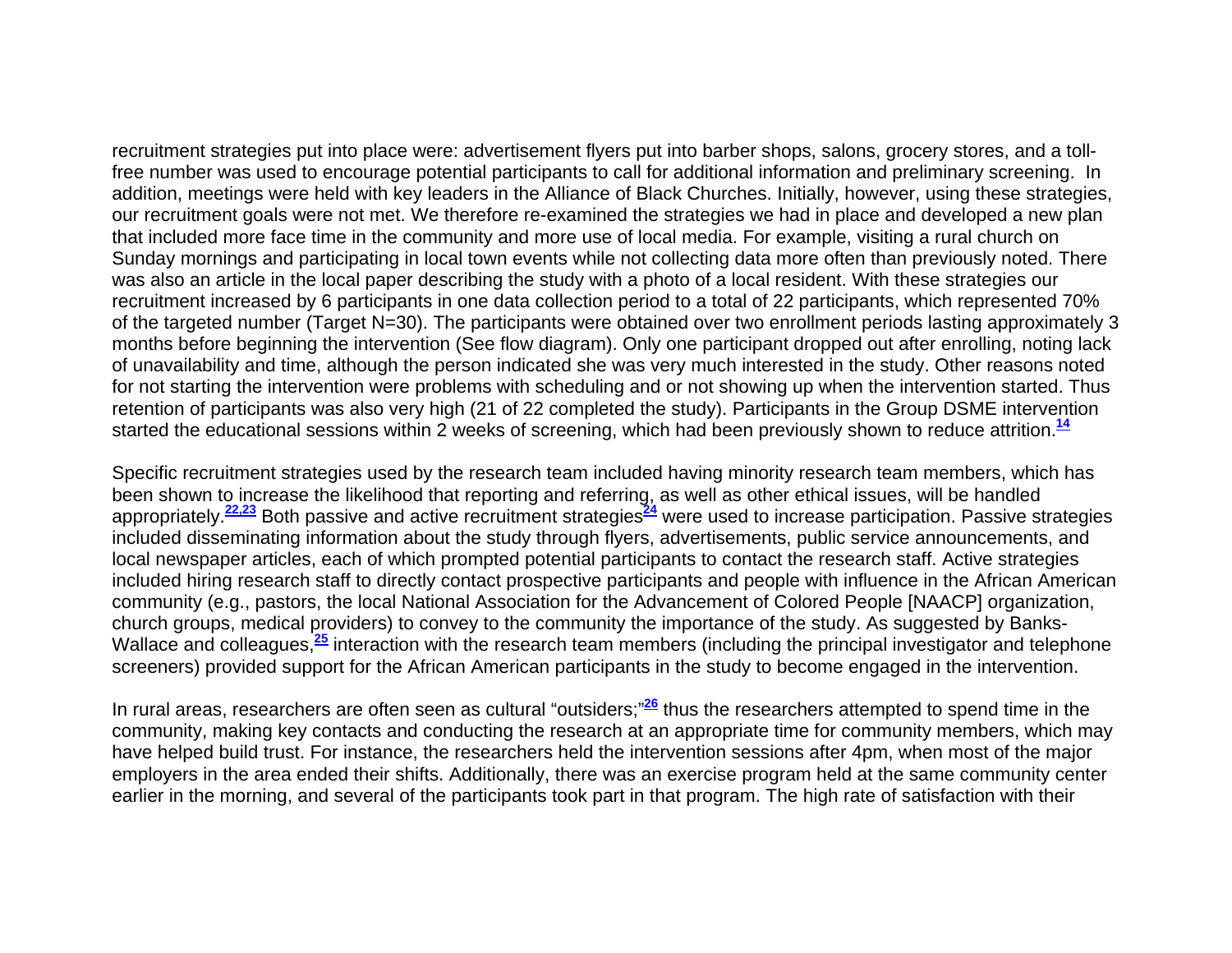interactions may have influenced participants to encourage others to come or keep coming to the Group or Individual DSME sessions.

Strategies to overcome barriers to participation included conducting the research out in the community, which was convenient for participants, reminding participants of appointments (phone calls and postcards), and reaching out to community organizations. During the screening process, the researchers also asked participants who agreed to be in the study how they thought we could get the word out to other people who might be interested. The researchers felt it was important to develop this partnership with participants in order to determine which recruitment strategies were successful and which were not useful. Incorporating participants' input into recruitment strategies added momentum to the recruitment process and may have helped minimize the "outsider" perception of the researchers.

The researchers maintained a delicate balance between keeping good relationships with key community advocates while offering the intervention only to a subgroup (i.e., African Americans). A few people who were not African American called the study's toll-free phone number and wanted to participate (n=5). The limitation to African Americans was seen as controversial to some community members, yet apparently because of positive relationships, the researchers were able to handle the situation by offering referrals to other diabetes education resources. Our staff and the community partners were able to explain to people who did not meet the study criteria that if the results of the present study improved outcomes for the subgroup with the highest rates of diabetes, then the program could be offered to all persons in the community, with the same expected results. Additionally, researchers continued to reiterate that we were not offering a "health care service" but were conducting research. These clarifications helped community members to support the cause of the study in hopes that the program would be successful enough to implement it broadly in this rural community.

Strategies to encourage participants to remain in the study included reminders and incentives. Participants in the Group DSME intervention came weekly to group sessions and were routinely reminded what each week's session would include. As an incentive, pedometers, light refreshments, diabetic cookbooks, and foot care products were provided, and door prizes were awarded, including foot care kits, exercise videotapes, and/or books with recipes for African Americans with diabetes. All participants were awarded a certificate of completion at the end of the intervention. Participants in the Individual DSME intervention group were sent letters 2 weeks prior to each data-collection session, and all were telephoned 1 day prior to each session to remind them to attend. To encourage continued participation of both groups, at each data collection session (3 times during the study), \$25.00 compensation was given to each participant and door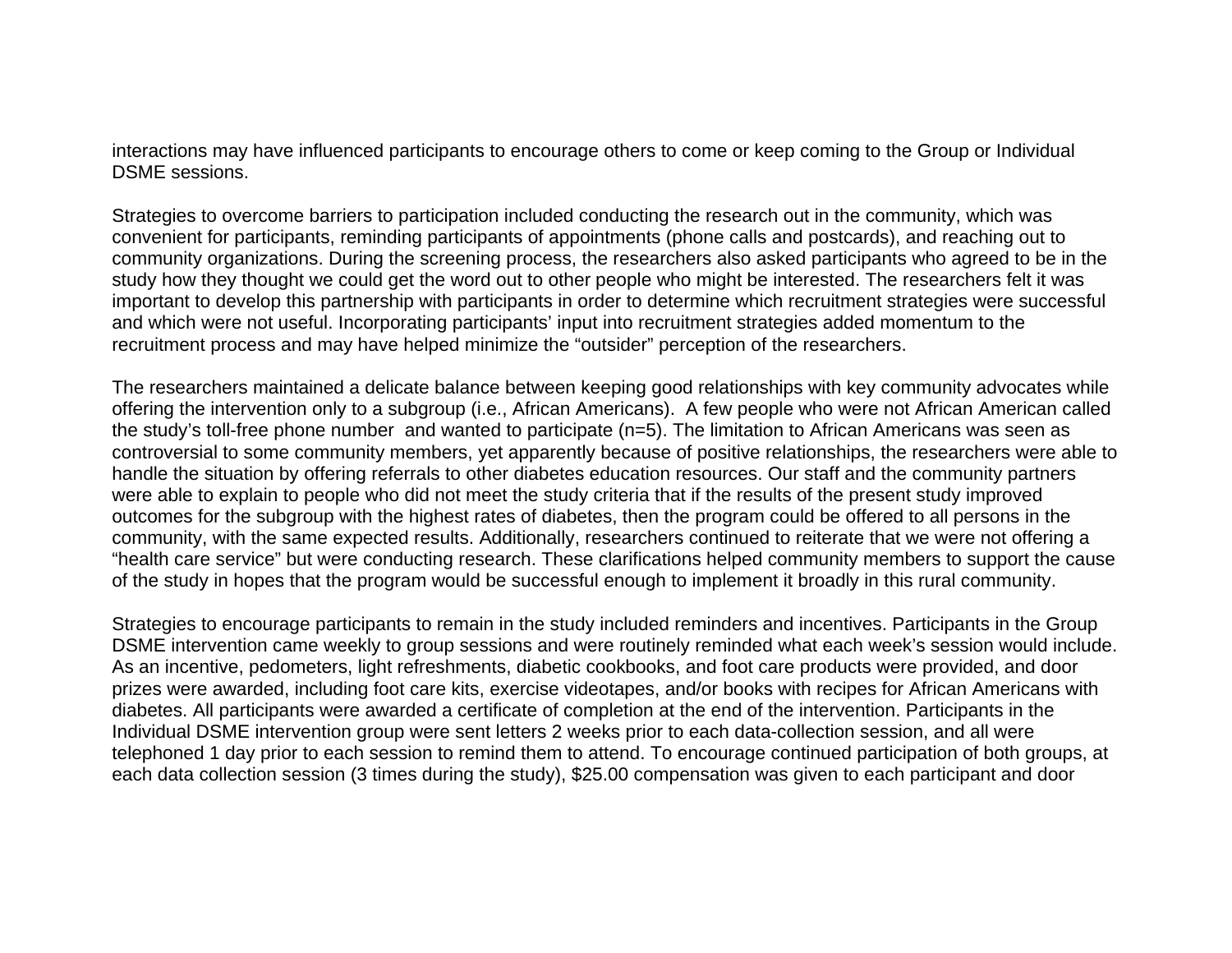prizes were offered. Contact information was also gathered to avoid losing participants in follow-up sessions and for emergency contact information.

The research procedures also were designed to increase retention. In the Group DSME intervention, participants were given flexibility to adapt the topics so that they had some control over the information they felt was needed. This promoted discussion, problem-solving and ownership by the participants. For those receiving the DSME through individual meetings with the diabetes educator, individual tailoring continued throughout the intervention, with a focus on each person's goals with problem-solving to improve diabetes management.

The multiple strategies used for diabetes self-management education demonstrated the appreciation researchers had for rural participants and the community. It was important to bring the study to the community, and to develop collaborative relationships and establish trust to enhance recruitment and retention. At the conclusion of the study (in 6 months), all participants and other community members were sent a summary describing the results of the study and providing information on how to contact the researchers if further information was needed. It was also important to disseminate the research findings in a timely manner, because this was essential to conducting future research in this rural community. Follow up meetings to present results were also held in the community with groups such as the Alliance of Black Churches and NAACP.

#### **Discussion**

In this study, the nature and timing of contacts with potential participants were integral to success in recruiting and retaining African American participants. Because some African Americans may have difficulty in trusting researchers,**<sup>12</sup>** it is essential to meet with key contact persons to learn more about the population and to include members of the community in planning and designing research.**<sup>27</sup>** Word of mouth strategies require more time but generate more responses than media based strategies.**<sup>24</sup>** Additionally, incentives may influence the return of participants in both intervention and control groups, but the timing of the incentives may not matter.

In this research, cultural adaptations may have positively influenced recruitment and retention. The unique challenges of recruiting rural participants were recognized and considered in the recruitment plan. Previous studies have shown that it is helpful to include researchers from the racial group of interest.**9,11,22** as was done in this study. In addition, the researchers for this study found that if the entire research team is respectful and demonstrates awareness of the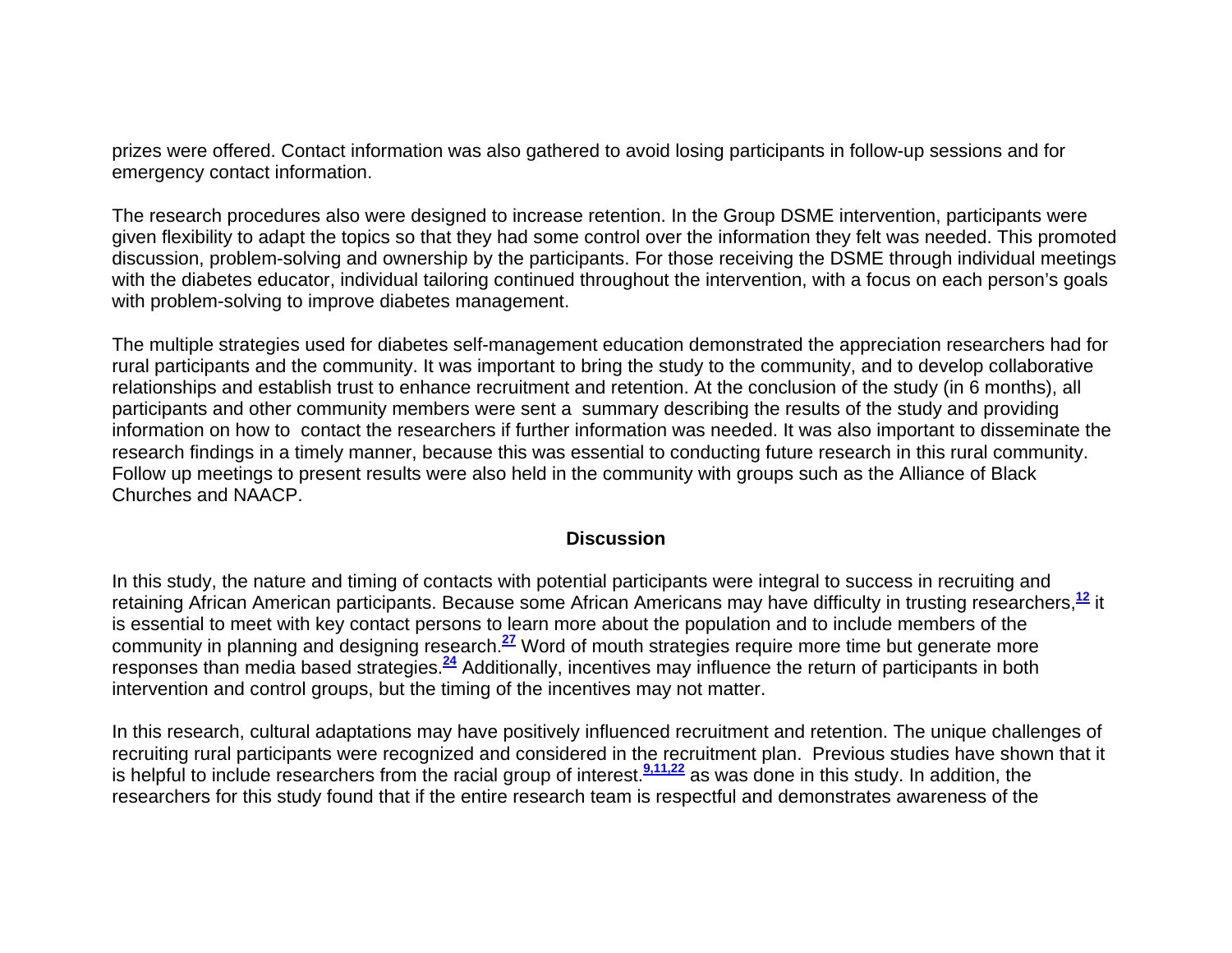importance of culture, community members appear to feel more comfortable participating. Similarly, other researchers have shown that establishing trust and spending time in the community are essential to recruitment success.**12,24,28**

Results of this study suggest that in order to engage minority populations in research, a strategic plan is necessary using a variety of recruitment strategies. Additionally, researchers should not assume that successful methods for recruitment and retention in one community will work in all other communities.**<sup>29</sup>** Failure to understand the unique culture of a population may distance researchers from the community they are interested in investigating.

Although many factors cannot be predicted or controlled when recruiting rural African American participants, key principles that are consistent with previous studies and the current project are: investing time in developing relationships with the community, understanding the needs of the population being served, and being sensitive to the culture.<sup>30</sup> Initiating a research project without fully understanding these factors violates the trust of the African American community.**<sup>31</sup>**

## **Implications for Practice**

Several implications are suggested. There is a need to adapt a culturally-sensitive approach to recruiting that combines multiple methods and trusting relationships among all ethnic or cultural populations, which should be adopted when dealing with rural African Americans in research studies. This can be achieved by providing culturally-sensitive and relevant research opportunities to rural African Americans, which can increase the number of participants into research studies. In addition, recruitment methods should relate to the ways of integrating the participants' personal needs with the professional needs of the research team. For example, this could be achieved by providing incentives that directly relate to the reason participants are being asked to participate (i.e., culturally relevant cookbooks for diabetics). With all the insights learned, the goal is to further provide guidance to clinicians about approaches to caring for the large numbers of rural African American adults with T2DM who are at high risk for complications. If approached correctly, more African Americans will enter research studies about diabetes and help to address an important health disparity.

## **References**

- 1. American Diabetes Association. (2005). *Standards for diabetes education*. Retrieved from www.diabetes.org.
- 2. Williams, J., Auslander, W., DeGroot, M., Robinson, A., Houston, C. & Haire-Joshu, D. (2006). Cultural relevancy of a diabetes prevention nutrition program for African American women. *Health Promotion Practice, 7*(1), 56-67.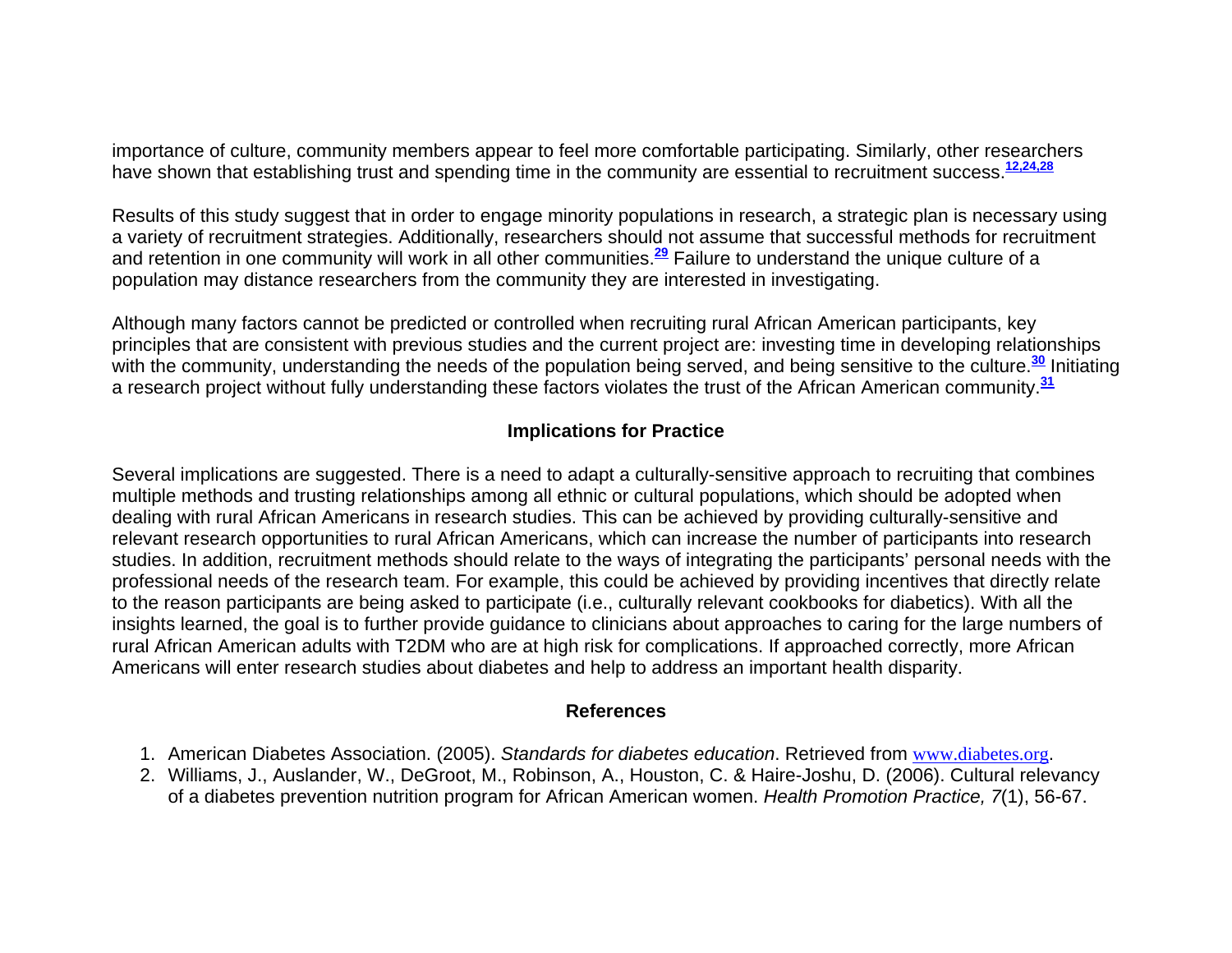- 3. Carter-Edwards, L., Skelly, A., Cagle, C., & Appel, S. (2004). They care but don't understand: Family support of African American women with type 2 diabetes. *The Diabetes Educator, 30* (3), 493-501.
- 4. Anderson-Loftin, W., & Moneyham, L. (2000). Long-term disease management needs of southern African Americans with diabetes. *The Diabetes Educator, 26* (5), 821-832.
- 5. dLife. (2010). *African Americans and diabetes*. Retrieved from http://www.dlife.com/diabetes/information/type-2/diabetes-causes/african-american-diabetes.html.
- 6. Harris, M., Eastman, R., Cowie, C., Flegal, K., & Eberhardt, M. (1999). Racial and ethnic differences in glycemic control of adults with type 2 diabetes. *Diabetes Care, 3*, 403-408.
- 7. Rekeneire, N., Rooks, R., Simonsick, E., Shorr, R., Kuller, L., Schwartz, A., et al. (2003). Racial differences in glycemic control in a well-functioning older diabetic population: Findings from a health, aging and body composition study. *Diabetes Care, 26*(7), 1986-1992.
- 8. Institute of Medicine (IOM) Report. (2003). *Health literacy: A prescription to end confusion.* Washington, DC: The National Academies Press.
- 9. Mims, B. (2001). The challenges of recruiting African American subjects and entry strategies used in northeast Ohio. *ABNF Journal,* 101-104.
- 10. Ness, R. B., Nelson, D. B., Kumanyika, S. D., & Grisso, J. A. (1997). Evaluating minority recruitment into clinical studies: How good are the data? *Annals of Epidemiology, 7*, 472-478.
- 11. Williams, I. C., & Corbie-Smith, G. (2006). Investigator beliefs and reported success in recruiting minority participants. *Contemporary Clinical Trials, 27*, 580-586.
- 12. Corbie-Smith, G., Thomas, S. B., & St. George, D. M. (2002). Distrust, race, and research. *Archives of Internal Medicine, 162*, 2458-2463.
- 13. Cudney, S., Craig, C., Nichols, E., & Weinert, C. (2004). Barriers to recruiting an adequate sample in rural nursing research. *Online Journal of Rural Nursing and Health Care, 4*(2), 17.
- 14. Loftin, W. A., Barnett, S. K., Bunn, P. S., & Sullivan, P. (2005). Recruitment and retention of rural African Americans in diabetes research. *Diabetes Educator, 31*(2), 251-259.
- 15. Morgan, L. L., Fahs, P. S., & Klesh, J. (2005). Barriers to research participation identified by rural people. *Journal of Agricultural Safety and Health, 11*(4), 407-414.
- 16. Burns, D., Soward, A. C., Skelly, A. H., Leeman, J., & Carlson, J. (2008). Effective recruitment and retention strategies for older members of rural minorities. *Diabetes Educator, 34*, 1045-1052.
- 17. Bushy, A. (2008). Conducting culturally competent rural nursing research. (2008). In: J. J. Fitzpatrick & E. Merwin, (Eds.), *Annual Review of Nursing Research* (pp. 221-236). New York: Springer.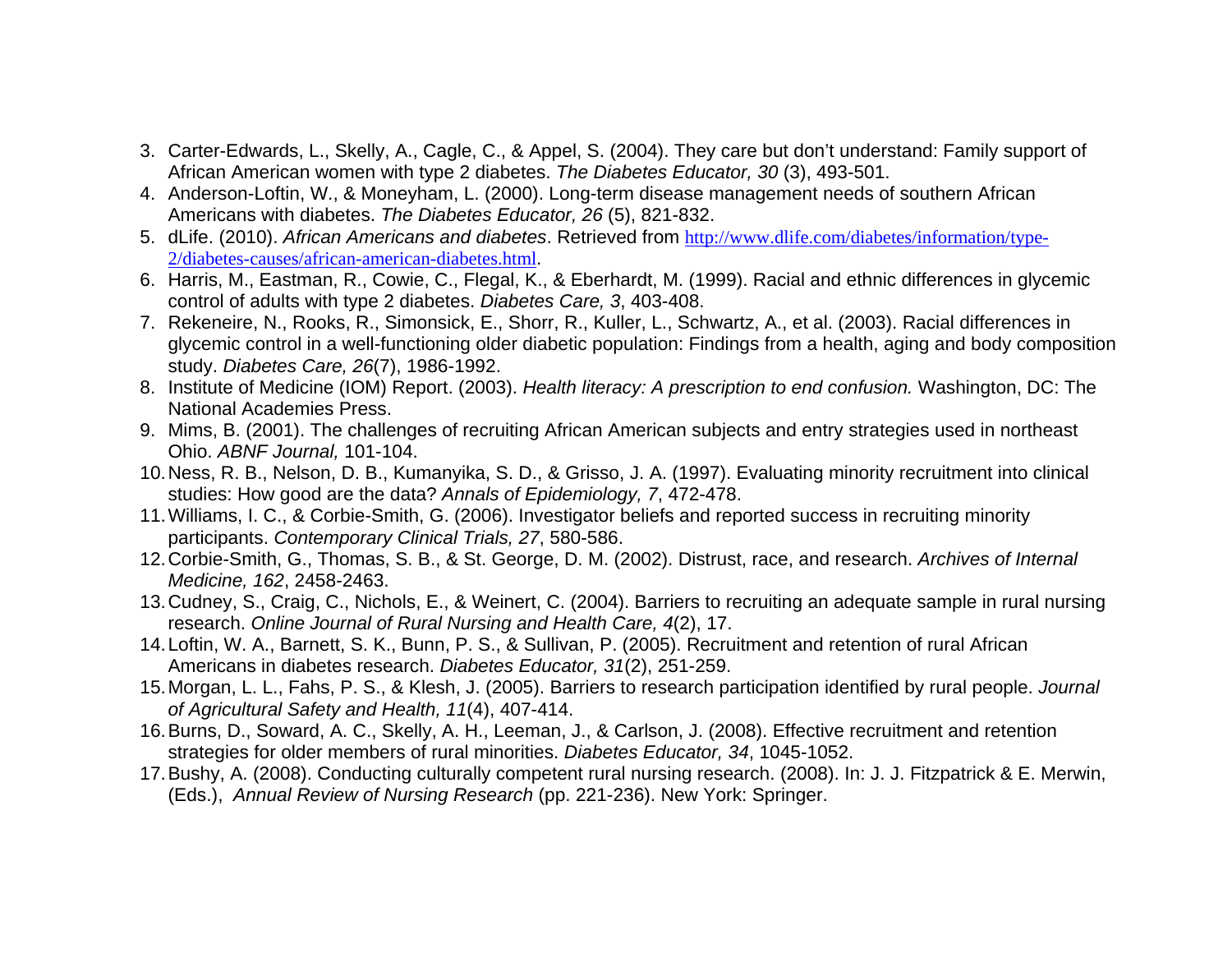- 18. Utz, S. (2008). Diabetes care among rural African Americans. In: J. J. Fitzpatrick & E. Merwin, (Eds.). *Annual Review of Nursing Research* (pp. 3-39). New York: Springer.
- 19. Utz, S. W., Williams, I. C., Jones, R., Hinton, I., Alexander, G., Yan, G., Moore, C., Blankenship, J., Steeves, R. & Oliver, N. (2008). Culturally-tailored intervention for rural African Americans with type 2 diabetes. *Diabetes Education, 34(5)*, 854-865.
- 20. Utz, S. W., Steeves, R., Wenzel, J., Jones, R., Hinton, I., & Oliver, N. (2005). "Working hard with it": Self management of type 2 diabetes by rural African Americans. *Family & Community Health*, *29( 3)*, 195-205.
- 21. Anderson, R. M., Barr, P. A., Edwards, G. J., Funnell, M. M., Fitzgerald, J. T., & & Wisdom, K. (1996). Using focus groups to identify psychological issues of urban black individuals with diabetes. *The Diabetes Educator, 22*, 28-33.
- 22. Gil, E. F., & Bob, S. (1999). Culturally competent research: An ethical perspective. *Clinical Psychology Review, 19*(1), 45-55.
- 23. Scott-Jones, D. (1994). Ethical issues in reporting and referring in research with low-income minority children. *Ethics and Behavior, 4*(2), 97-108.
- 24. Yancey, A. K., Ortega, A. N., & Kumanyika, S. K. (2006). Effective recruitment and retention of minority research participants. *Annual Review of Public Health, 27*, 1-28.
- 25. Banks-Wallace, J., Enyart, J., & Johnson, C. (2004). Recruitment and entrance of participants into physical activity intervention for hypertensive African American women. *Advances in Nursing Science, 27*, 102-116.
- 26. Long, K., & Weinert, C. (1989). Rural nursing: Developing the theory base. *Scholarly Inquiry for Nursing Practice, 3*(2), 113-127.
- 27. Adderley-Kelly B. & Green, P. M. (2005). Strategies for successful conduct of research with low-income African American populations. *Nursing Outlook, 53*(3), 147-152.
- 28. Julion, W., Gross, D., & Barclay-McLaughlin, G. (2000). Recruiting families of color from the inner city: Insights from the recruiters. *Nursing. Outlook, 48*, 230-237.
- 29. Levkoff, S. E., Levy, B. R., & Weitzman, P. F. (2000). The matching model of recruitment. *Journal of Mental Health and Aging, 6*, 29-38.
- 30. Anderson, D. G., & Hatton, D. C. (2000). Accessing vulnerable populations for research. *Western Journal of Nursing Research, 22*(2), 244-251.
- 31. Ammerman, A., Corbie-Smith, G., St. George, D. M., Washington, C., & & Jackson-Christian, B. (2003). Research expectations among African American church leaders in the PRAISE! project: A randomized trial guided by community-based participatory research. *Am J Public Health, 93*(10), 1720-1727.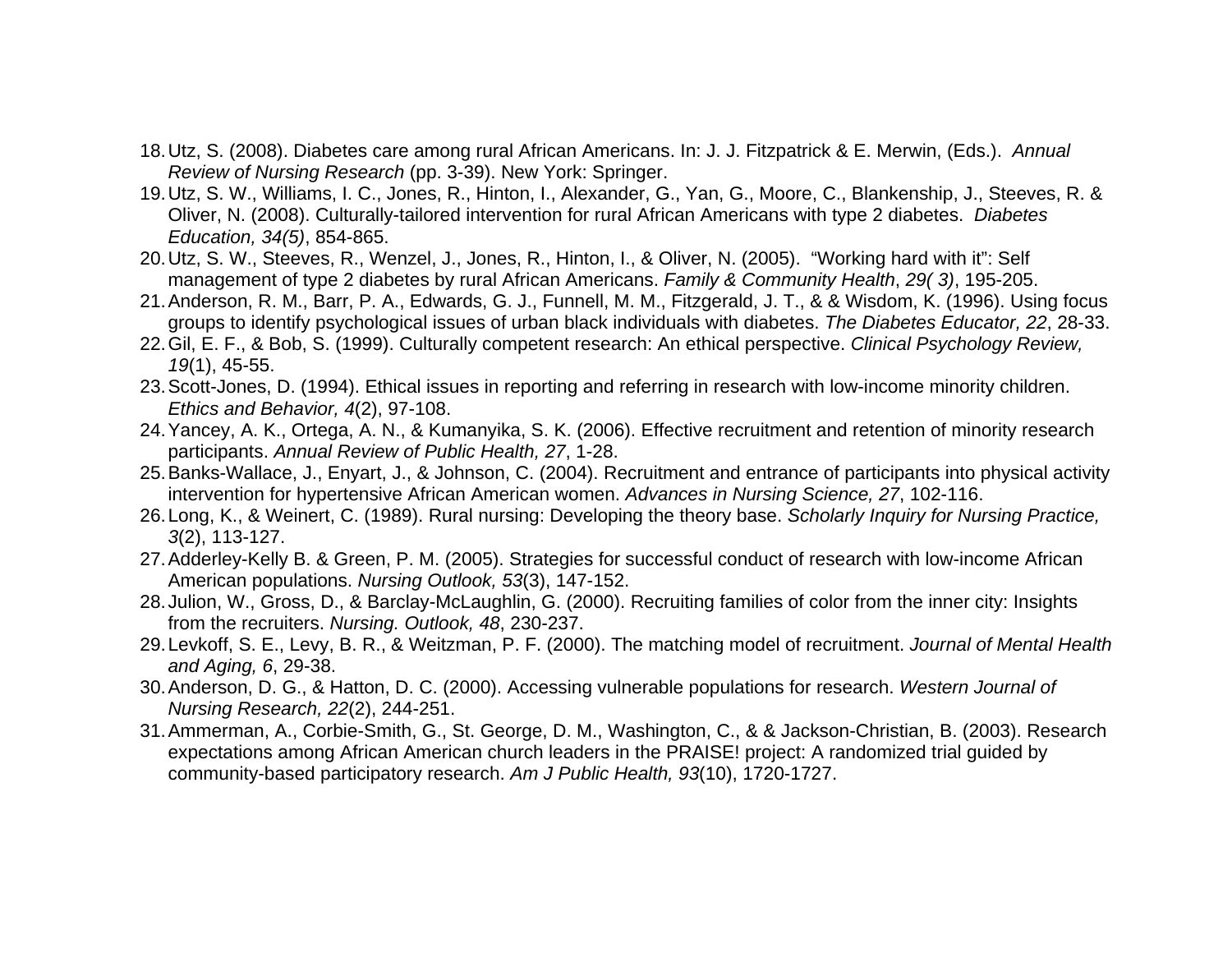**Figure 1: The Consort E-Flowchart of Participants**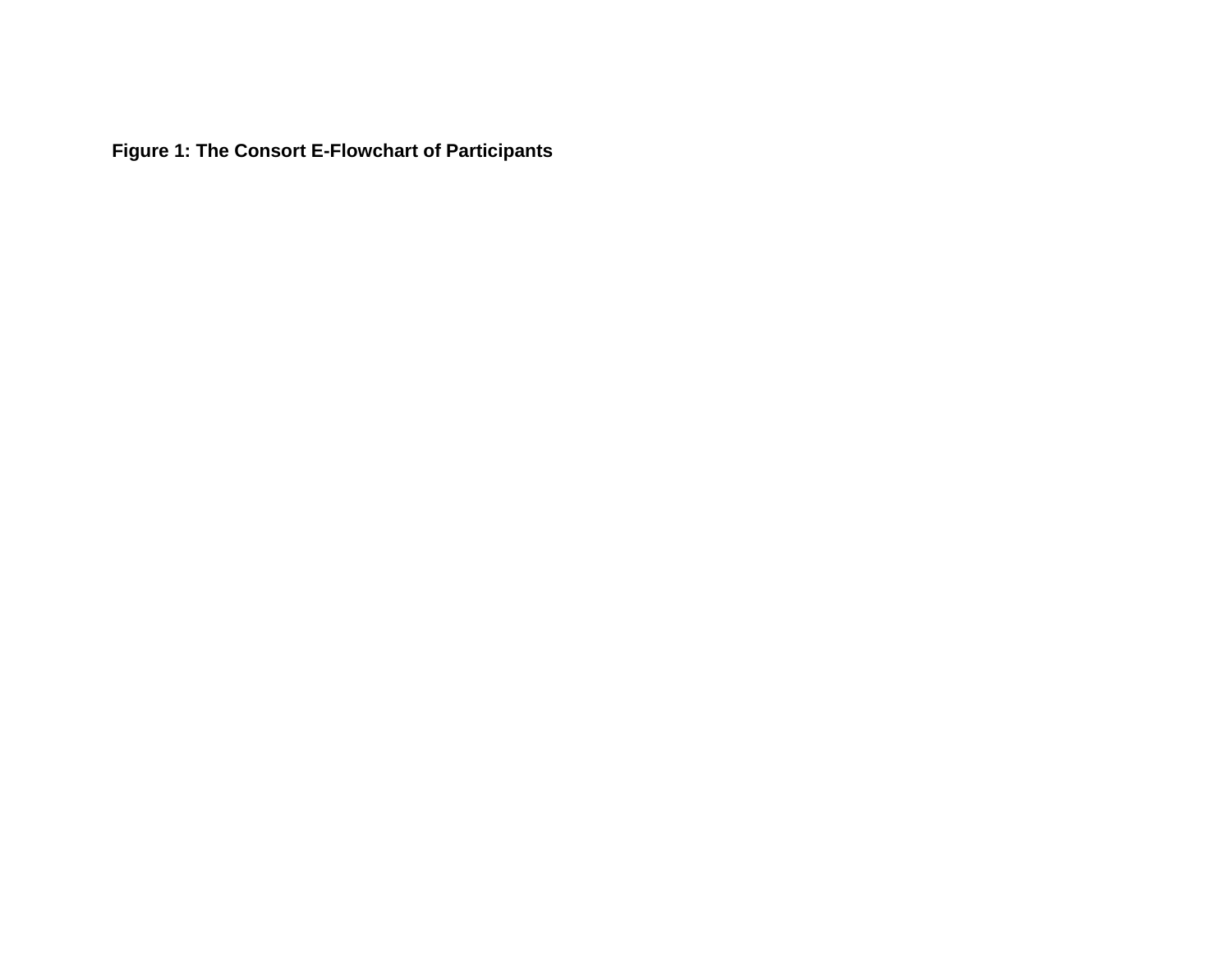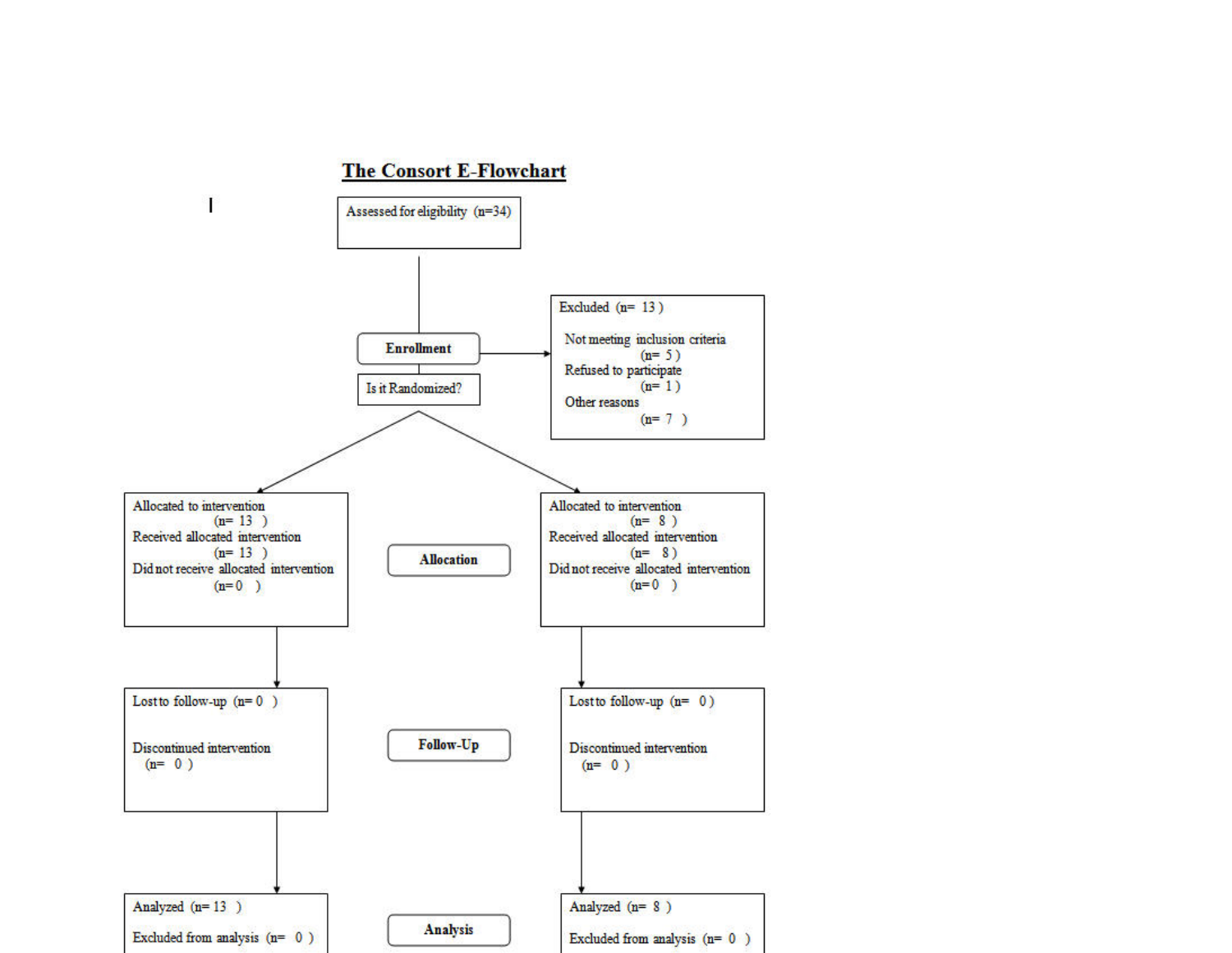# *Table 1: Demographic Characteristics of the Sample*

|                                  | <b>All Participants</b><br>$(n=21)$ | <b>Group DSME</b><br>$(n=13)$ | Individual<br>DSME |
|----------------------------------|-------------------------------------|-------------------------------|--------------------|
|                                  |                                     |                               | $(n=8)$            |
| Age                              |                                     |                               |                    |
| Mean Age, years (SD)             | 60.2 (14.6)                         | 62.4 (14.7)                   | 56.6 (14.7)        |
| Gender                           |                                     |                               |                    |
| % Female                         | 76.2% (16)                          | 76.9% (10)                    | 75% (6)            |
| % Male                           | $28.5\%$ (6)                        | $23.1\%$ (3)                  | $37.5\%$ (3)       |
| Education (highest grade or year |                                     |                               |                    |
| completed)                       |                                     |                               |                    |
| Less than high school completion | 47.7% (10)                          | 53.9 (10)                     | $37.5\%$ (3)       |
| High school graduate             | $33.3\%$ (7)                        | $23.1\%$ (3)                  | $50\%$ (4)         |
| <b>College Education</b>         |                                     | $15.4\%$ (2)                  | $12.5\%$ (1)       |
| Type of Insurance (% covered)    |                                     |                               |                    |
| Public insurance                 | 66.7% (14)                          | $69.2\%$ (9)                  | $62.5\%$ (5)       |
| Private insurance                | 47.6% (10)                          | 46.2% (6)                     | $50\%$ (4)         |
| Residence (%)                    |                                     |                               |                    |
| In a rural area (not a farm)     | 47.6% (10)                          | $53.8\%$ (7)                  | $37.5\%$ (3)       |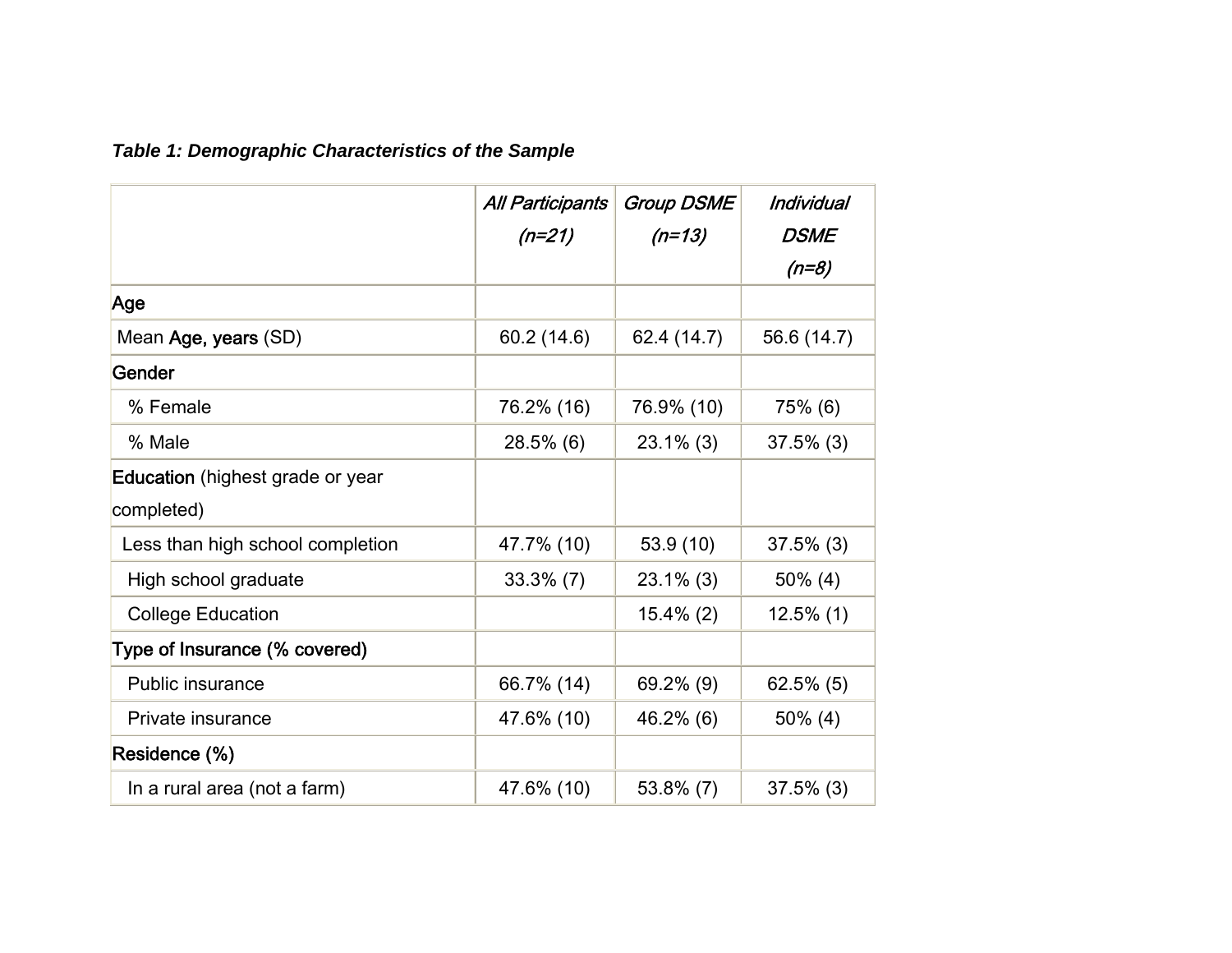| In a small rural town                   | $33.3\%$ (7) | $23.1\%$ (3) | $50\%$ (4)     |
|-----------------------------------------|--------------|--------------|----------------|
| In a small town                         | $19\%$ (4)   | $23.1\%$ (3) | $12.5\%$ (1)   |
| <b>Diabetes History</b>                 |              |              |                |
| Years with diagnosed diabetes (Mean,    | 9.2(6.9)     | 10.4(7.1)    | 7.1(6.3)       |
| SD)                                     |              |              |                |
| Has ever attended diabetes education (% | 57.1% (12)   | $61.5\%$ (8) | $50\%$ (4)     |
| yes)                                    |              |              |                |
| Health History (% present)              |              |              |                |
| Cardiovascular disease*                 | $33.3\%$ (7) | $30.8\%$ (4) | $37.5\%$ (3)   |
| High blood pressure                     | 90.5% (19)   | 92.3% (12)   | $87.5\%$ (7)   |
| Eye disease                             | $19\%$ (4)   | $23.1\%$ (3) | $12.5\%$ (1)   |
| Kidney disease                          | $9.5\%$ (2)  | $15.4\%$ (2) | $\overline{0}$ |
| Numbness/tingling in the legs or feet   | 23.8% (5)    | $15.4\%$ (2) | $37.5\%$ (3)   |
| Diabetes Treatment and Management (%    |              |              |                |
| yes)                                    |              |              |                |
| Takes oral medication                   | 71.4% (15)   | 69.2% (9)    | 75% (6)        |
| Takes insulin shots                     | $38.1\%$ (8) | 46.2% (6)    | $25\%$ (2)     |
| Regular exercise                        | 66.7% (14)   | $61.5\%$ (8) | 75% (6)        |
| Special diet                            | 52.4% (11)   | 53.8% (7)    | $50\%$ (4)     |
|                                         |              |              |                |